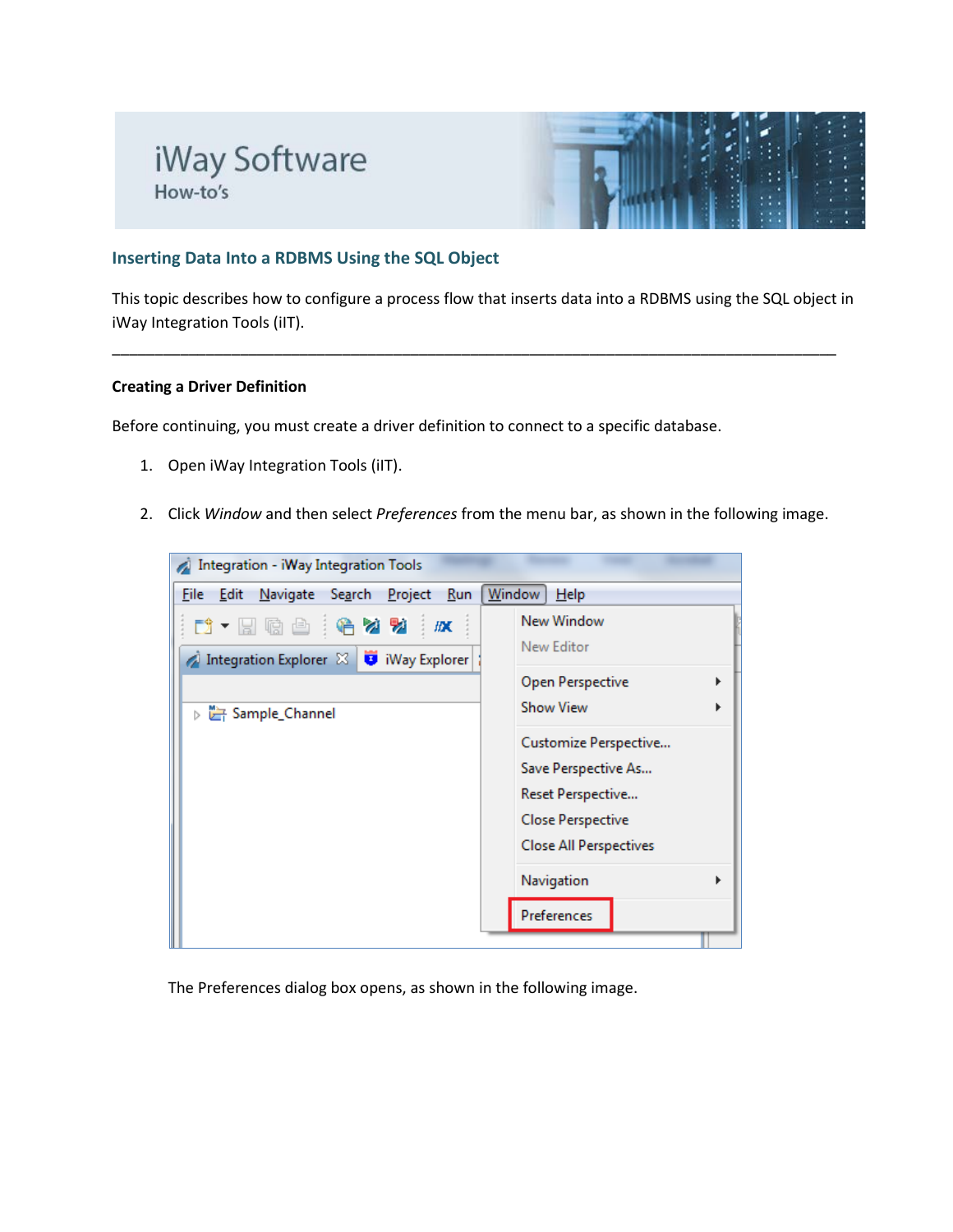| Preferences                                                                   |                           |               |                | $\mathbf{x}$<br>$\Box$<br>$\qquad \qquad \Box$              |
|-------------------------------------------------------------------------------|---------------------------|---------------|----------------|-------------------------------------------------------------|
| type filter text                                                              | <b>Driver Definitions</b> |               |                | $\Leftrightarrow$ $\rightarrow$ $\rightarrow$ $\rightarrow$ |
| $\triangleright$ General<br>$\triangleright$ Ant                              | Filter: All               |               |                | ▼                                                           |
| ▲ Data Management<br>▲ Connectivity                                           | ≖<br>Name                 | System Vendor | System Version | Add                                                         |
| Database Connectic<br><b>Driver Definitions</b>                               |                           |               |                | Edit<br>Remove                                              |
| <b>D</b> Upen Data Access<br><b>Label Decorations</b>                         |                           |               |                | $C$ opy                                                     |
| > SQL Development<br>$\triangleright$ Help<br>$\triangleright$ Install/Update |                           |               |                |                                                             |
| $\triangleright$ iWay Integration Tools<br>$\triangleright$ Java              |                           |               |                |                                                             |
| $\triangleright$ Maven<br>$\triangleright$ Model Validation                   |                           |               |                |                                                             |
| Plug-in Development<br>Þ<br>$\triangleright$ Run/Debug                        |                           |               |                |                                                             |
| $\triangleright$ Team<br>Validation                                           |                           |               |                |                                                             |
| $\triangleright$ XML<br>$\triangleright$ Xtend/Xpand                          |                           |               |                |                                                             |
|                                                                               |                           |               |                |                                                             |
| $\leftarrow$<br>$\mathbf{H}$<br>Þ.                                            |                           |               |                |                                                             |
| ?                                                                             |                           |               | OK             | Cancel                                                      |

3. Expand *Data Management*, *Connectivity*, and then click *Driver Definitions*.

## 4. Click *Add*.

The New Driver Definition dialog box opens, as shown in the following image.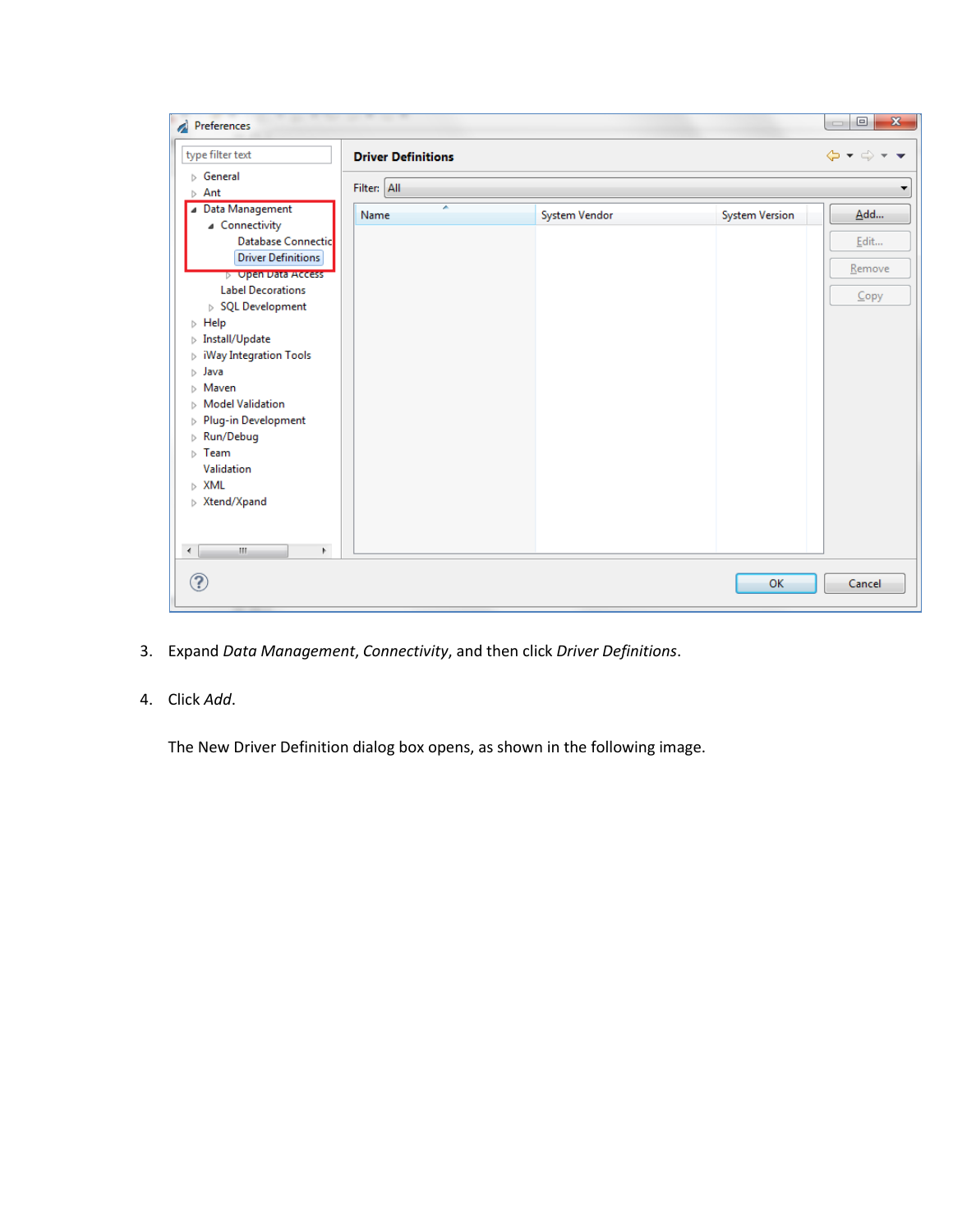| New Driver Definition                                                                       |               |                | $\mathbf{x}$ |
|---------------------------------------------------------------------------------------------|---------------|----------------|--------------|
| Specify a Driver Template and Definition Name                                               |               |                |              |
| Onable to locate JAR/zip in file system as specified by the driver definition: sqlidbc.jar. |               |                |              |
|                                                                                             |               |                |              |
| Name/Type   JAR List   Properties                                                           |               |                |              |
| Vendor Filter: All                                                                          |               |                |              |
|                                                                                             |               |                |              |
| Available driver templates:                                                                 |               |                |              |
| ×.<br>Name                                                                                  | System Vendor | System Version | ▴            |
| Microsoft SQL Server 2000 Driv SQL Server                                                   |               | 2000           |              |
| Microsoft SQL Server 2005 JDE SQL Server                                                    |               | 2005           |              |
| Microsoft SQL Server 2008 JDE SQL Server                                                    |               | 2008           |              |
| MySQL JDBC Driver                                                                           | MySQL         | 4.0            |              |
| MySQL JDBC Driver                                                                           | MySQL         | 4.1            |              |
| MySQL JDBC Driver                                                                           | MySQL         | 5.0            | ٠            |
| McCOL IDDC Deliver                                                                          | <b>MACOL</b>  | 51             |              |
| Driver name:                                                                                |               |                |              |
| Microsoft SQL Server 2008 JDBC Driver                                                       |               |                |              |
| Driver type:                                                                                |               |                |              |
| Microsoft SQL Server 2008 JDBC Driver                                                       |               |                |              |
|                                                                                             |               |                |              |
|                                                                                             |               |                |              |
|                                                                                             |               | Cancel<br>OK   |              |
|                                                                                             |               |                |              |

- 5. In the Name/Type tab, select a driver template.
	- a. (Optional) Select a Vendor Filter to display databases for a specific vendor.
	- b. Select a driver template.
	- c. (Optional) Modify the Driver Name if a driver definition with this name already exists.
- 6. In the JAR List tab, indicate the path to the JAR or ZIP file associated with the driver.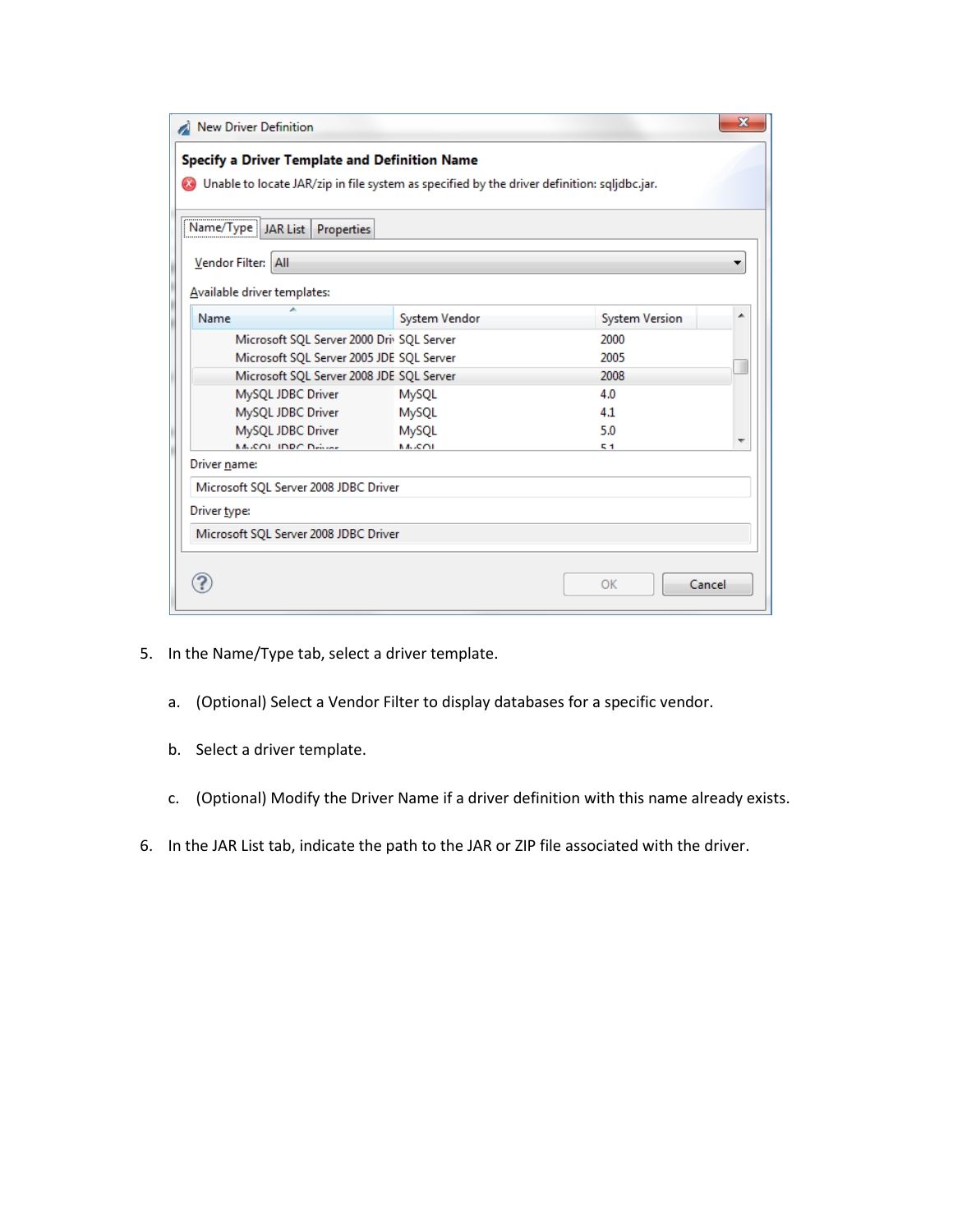| New Driver Definition                                     |                 |            |                                                                                             |  |           | $\mathbf{x}$                                               |
|-----------------------------------------------------------|-----------------|------------|---------------------------------------------------------------------------------------------|--|-----------|------------------------------------------------------------|
| Specify a Driver Template and Definition Name<br>$\infty$ |                 |            | Unable to locate JAR/zip in file system as specified by the driver definition: sqljdbc.jar. |  |           |                                                            |
| Name/Type                                                 | <b>JAR List</b> | Properties |                                                                                             |  |           |                                                            |
| <b>Driver files:</b>                                      |                 |            |                                                                                             |  |           |                                                            |
| sqljdbc.jar                                               |                 |            |                                                                                             |  |           | Add JAR/Zip<br>Edit JAR/Zip<br>Remove JAR/Zip<br>Clear All |
| ?                                                         |                 |            |                                                                                             |  | <b>OK</b> | Cancel                                                     |

a. Click *Add JAR/Zip*.

The Select the file dialog box opens.

- b. Browse to the location of the JAR or ZIP file.
- c. Click *Open*.
- 7. (Optional) In the Properties tab, modify the default properties for the driver definition template.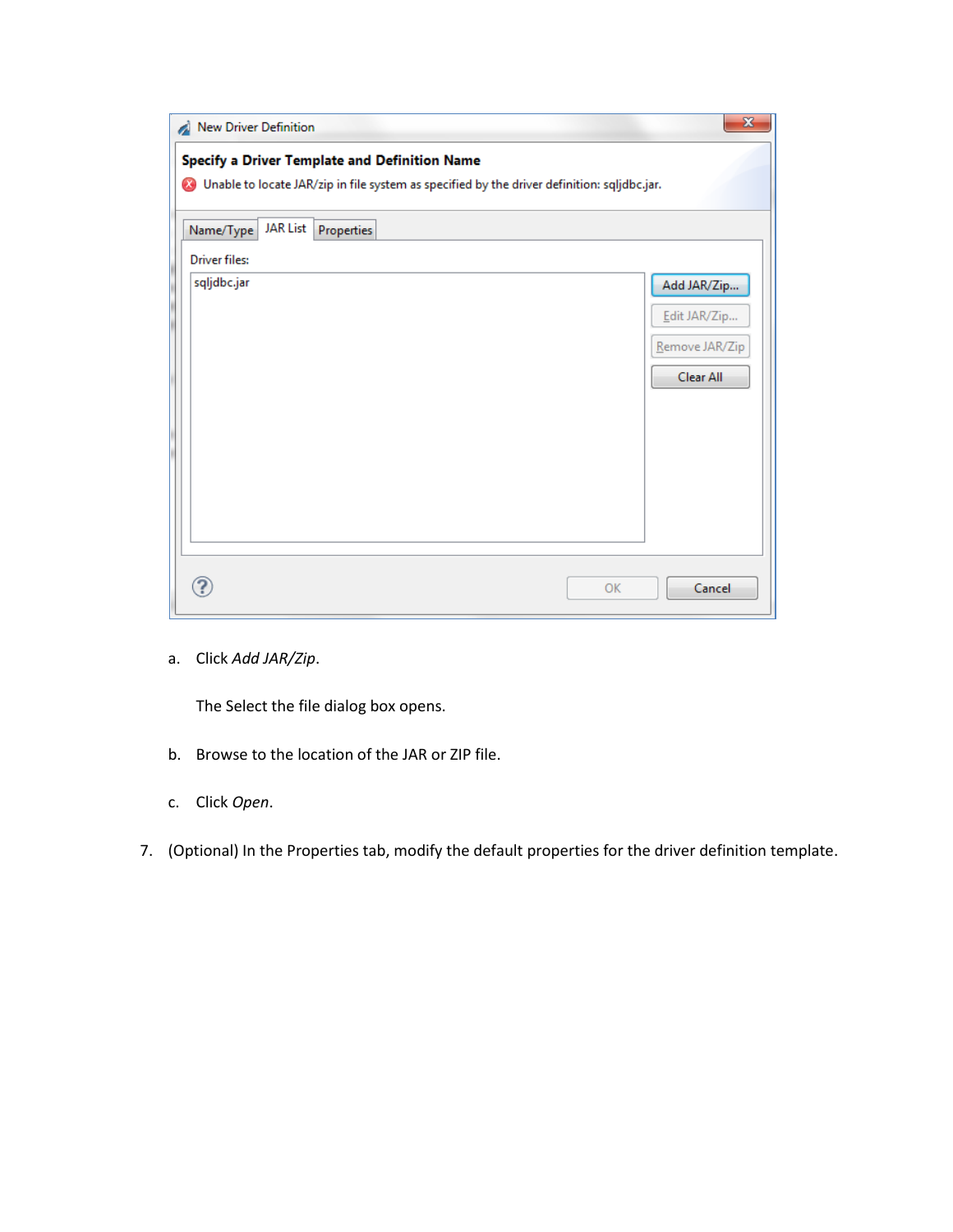| New Driver Definition                         | $\overline{\mathbf{x}}$                                                                       |
|-----------------------------------------------|-----------------------------------------------------------------------------------------------|
| Specify a Driver Template and Definition Name |                                                                                               |
|                                               | O Unable to locate JAR/zip in file system as specified by the driver definition: sqljdbc.jar. |
| Name/Type   JAR List   Properties             |                                                                                               |
| <b>Properties:</b>                            |                                                                                               |
| Property                                      | Value                                                                                         |
| General                                       |                                                                                               |
| <b>Connection URL</b>                         | jdbc:sqlserver://localhost:1433;databaseName=pubs                                             |
| Database Name                                 | pubs                                                                                          |
| <b>Driver Class</b>                           | com.microsoft.sqlserver.jdbc.SQLServerDriver                                                  |
| Password                                      |                                                                                               |
| User ID                                       |                                                                                               |
|                                               |                                                                                               |
|                                               |                                                                                               |
|                                               |                                                                                               |
|                                               |                                                                                               |
|                                               |                                                                                               |
|                                               |                                                                                               |
|                                               |                                                                                               |
|                                               |                                                                                               |
|                                               | Cancel<br>OK                                                                                  |

**Note:** Options in the Properties tab vary based on the database server type. You can edit or enter a property in the Value column.

8. Click *OK*.

# **Creating a Connection Profile**

A connection profile contains the connection property information that is required to connect to a data source in your enterprise.

1. Click *File* from the menu bar, select *New* and then click *Other*, as shown in the following image.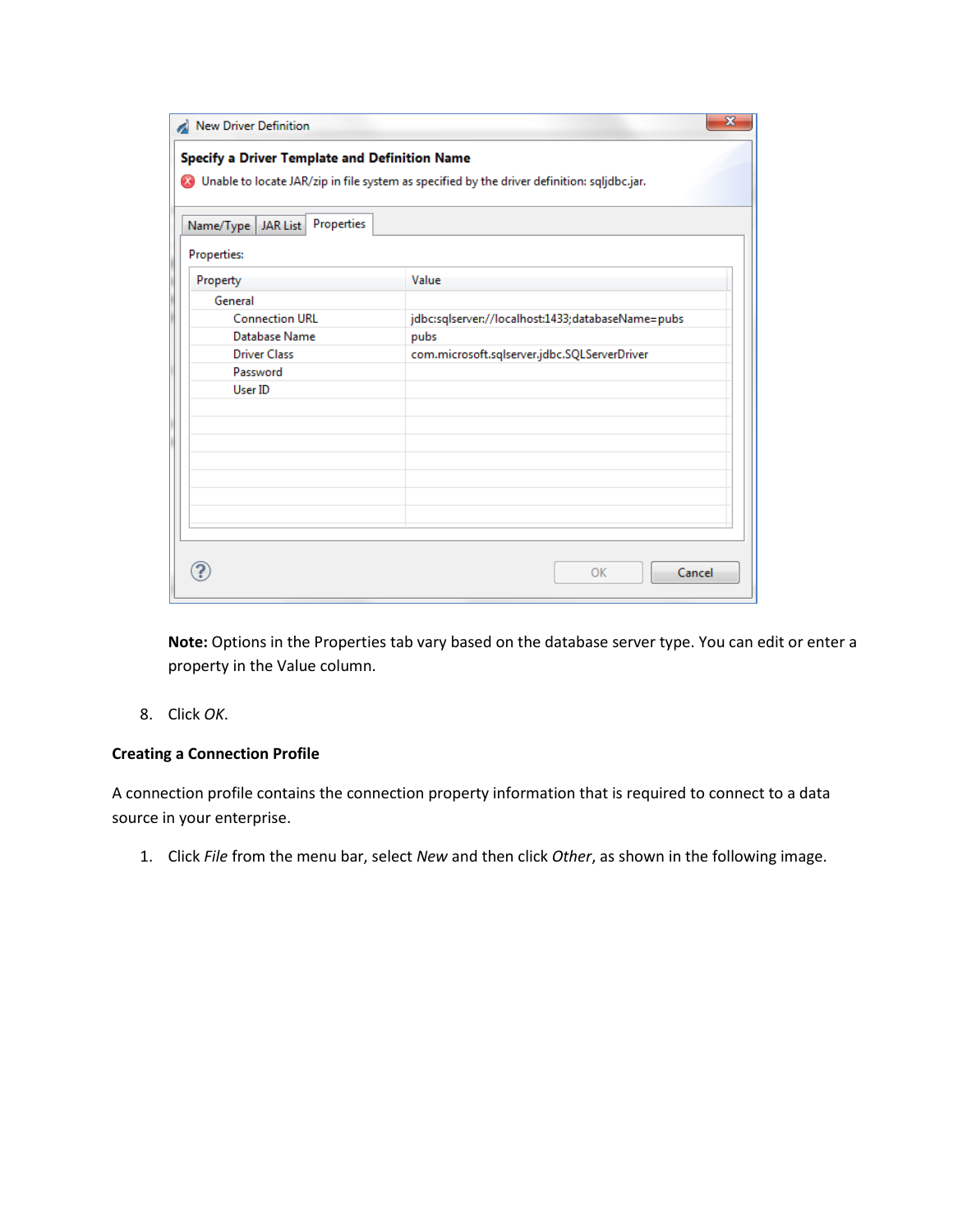| $\overline{\mathcal{L}}$ | Integration - iWay Integration Tools                  |      |                            |
|--------------------------|-------------------------------------------------------|------|----------------------------|
| Eile                     | Navigate Search Project Run Window<br>Edit<br>$He$ lp |      |                            |
|                          | New<br>$Alt + Shift + N$                              | À    | <b>Integration Project</b> |
|                          | Open File                                             | ĒĴ   | Project                    |
|                          | Close<br>$Ctrl + W$                                   | G    | Application                |
|                          | Close All<br>Ctrl+Shift+W                             | 卣    | <b>Deployment Template</b> |
| H                        | $Ctrl + S$<br>Save                                    | 冒    | Channel                    |
| Q,                       | Save As                                               | Ψ    | <b>Process Flow</b>        |
| Ġ                        | $Ctrl + Shift + S$<br>Save All                        | f(x) | Transform                  |
|                          | Revert                                                | F    | Register Set               |
|                          | Move                                                  | Q    | Schema Set                 |
|                          | F <sub>2</sub><br>Rename                              | fW   | <b>IFL Expression</b>      |
| €                        | F <sub>5</sub><br>Refresh                             | ĒĴ.  | Example                    |
|                          | <b>Convert Line Delimiters To</b><br>Þ                |      | $Ctrl + N$<br>Other        |
| ₿                        | Print<br>$Ctrl + P$                                   |      |                            |

The New dialog box opens, as shown in the following image.

| New                                                                                                                                                                                                                                                                                                                                             | $\mathbf{x}$<br>⊡ |
|-------------------------------------------------------------------------------------------------------------------------------------------------------------------------------------------------------------------------------------------------------------------------------------------------------------------------------------------------|-------------------|
| Select a wizard<br>Create a connection profile                                                                                                                                                                                                                                                                                                  |                   |
| Wizards:                                                                                                                                                                                                                                                                                                                                        |                   |
| type filter text                                                                                                                                                                                                                                                                                                                                |                   |
| 《 Java Project from Existing Ant Buildfile<br><b> a</b> Plug-in Project<br><b>B</b> General<br>Connection Profiles<br><b>&amp;</b> Connection Profile<br><b>Connection Profile Repository</b><br>$\Rightarrow$ CVS<br>Eclipse Modeling Framework<br>Emf Parsley<br>$\triangleright$ iWay Integration<br><b>B</b> Java<br>Java Emitter Templates | ▲<br>Ξ            |
| Finish<br>Next ><br>< Back                                                                                                                                                                                                                                                                                                                      | Cancel            |

2. Expand *Connection Profiles*, select *Connection Profile*, and then click *Next*.

The New Connection Profile dialog box opens, as shown in the following image.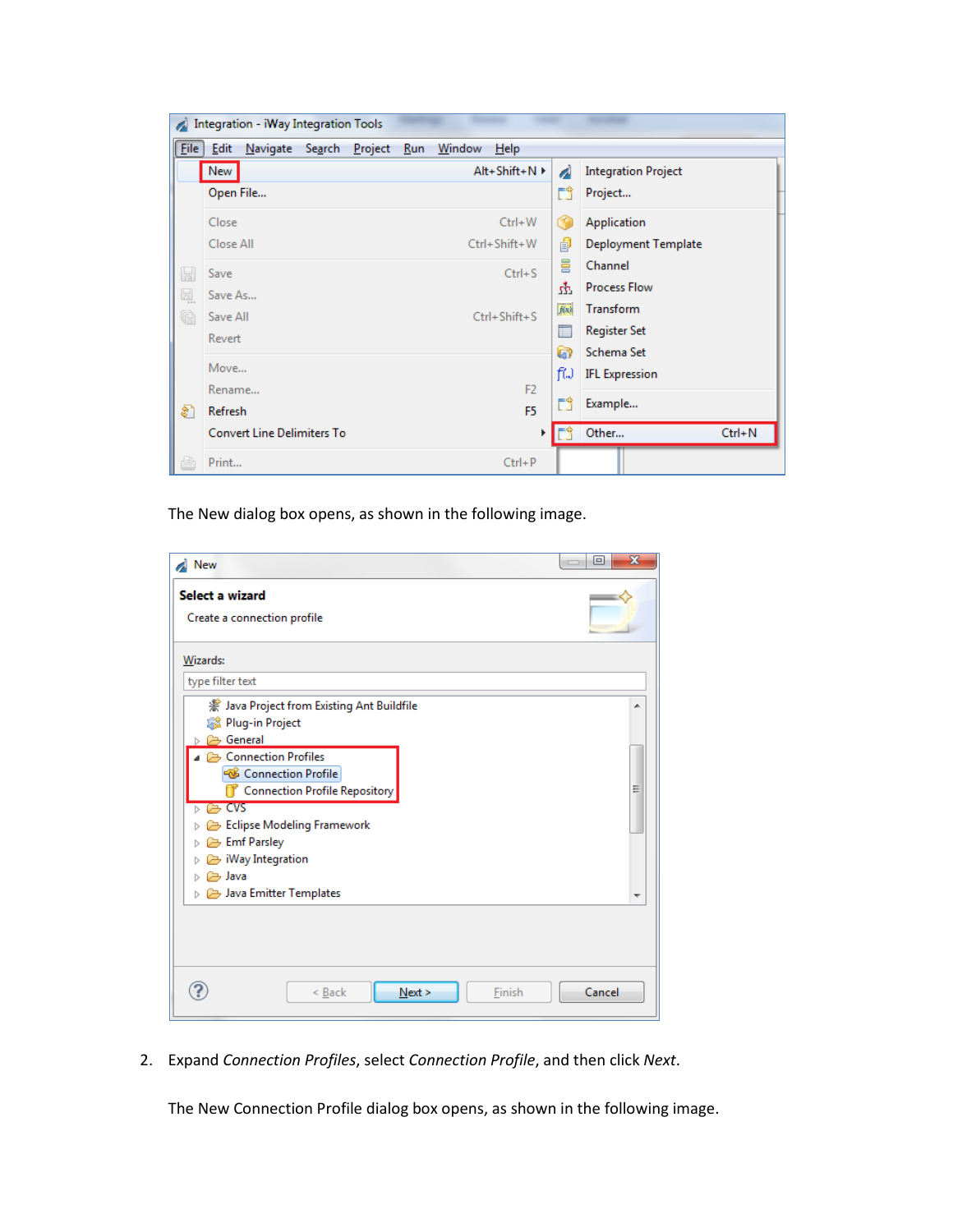| <b>Connection Profile</b>                                                                                                                                                                           |  |        |        |
|-----------------------------------------------------------------------------------------------------------------------------------------------------------------------------------------------------|--|--------|--------|
| Create a SQL Server connection profile.                                                                                                                                                             |  |        |        |
| <b>Connection Profile Types:</b>                                                                                                                                                                    |  |        |        |
| type filter text                                                                                                                                                                                    |  |        |        |
| Flat File Data Source<br><b>Generic JDBC</b><br><b>E</b> HSQLDB<br>Informix<br>Ingres<br>MaxDB<br><b>S</b> MySQL<br><b>Cracle</b><br>PostgreSQL<br>SQL Server<br>SQLite<br>Sybase ASA<br>Sybase ASE |  |        | ▴<br>Ξ |
| <b>C</b> Mah Candese Data Course<br>Name:                                                                                                                                                           |  |        |        |
| New SQL Server                                                                                                                                                                                      |  |        |        |
| Description (optional):                                                                                                                                                                             |  |        |        |
|                                                                                                                                                                                                     |  |        |        |
|                                                                                                                                                                                                     |  |        |        |
|                                                                                                                                                                                                     |  |        |        |
|                                                                                                                                                                                                     |  | Cancel |        |

- 3. Select the connection profile type.
- 4. Enter a unique name for the connection profile.
- 5. (Optional) Enter a description and then click *Next*.
- 6. Complete the required information in the wizard for your connection profile type.
- 7. Click *Test Connection* to ping the server and to verify that the connection profile is valid.
- 8. Click *Finish* to create the connection profile.

### **Configuring the SQL Object**

The SQL object allows you to use a JDBC driver (Data Provider) to connect to your RDBMS and execute a SQL statement.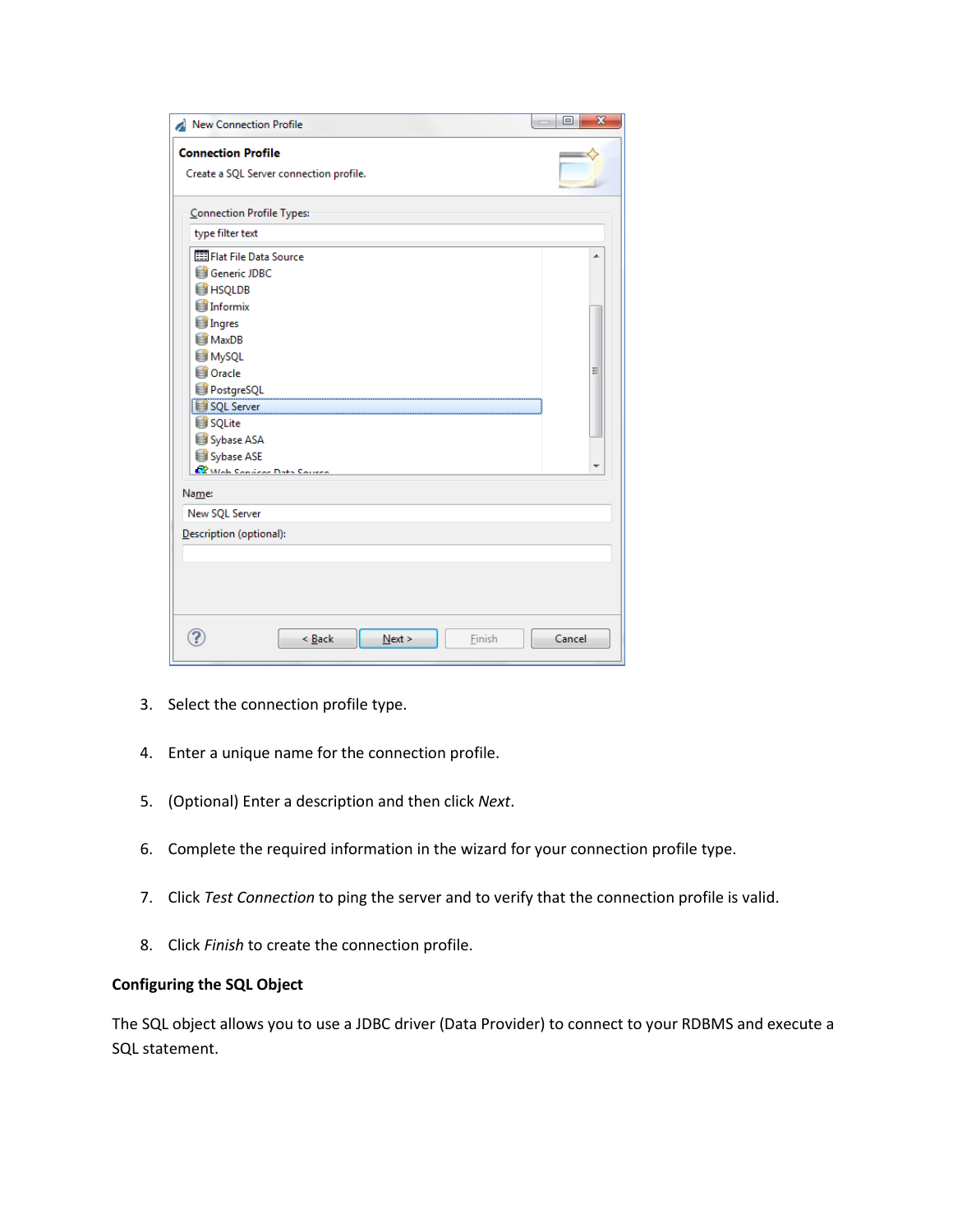1. Within your new process flow (for example, SQL\_Insert), select the *SQL* object from the Execution Objects group on the lower-left of the screen and drag it onto your process flow, as shown in the following image.



The New SQL Object dialog box opens, as shown in the following image.

| New SQL Object                                                   |          |      |        | $\Box$ | $\Box$ | $\overline{\mathbf{x}}$ |
|------------------------------------------------------------------|----------|------|--------|--------|--------|-------------------------|
| <b>Name and Description</b>                                      |          |      |        |        |        |                         |
| Provide object name and description                              |          |      |        |        |        |                         |
| A SQL object uses an iWay request to drive a named JDBC adapter. |          |      |        |        |        |                         |
| Name                                                             |          |      |        |        |        |                         |
| SQL                                                              |          |      |        |        |        |                         |
| Description                                                      |          |      |        |        |        |                         |
| <b>SQL Object</b>                                                |          |      |        |        |        | ┻                       |
|                                                                  |          |      |        |        |        |                         |
|                                                                  |          |      |        |        |        |                         |
|                                                                  |          |      |        |        |        |                         |
|                                                                  |          |      |        |        |        |                         |
|                                                                  |          |      |        |        |        |                         |
|                                                                  |          |      |        |        |        |                         |
|                                                                  |          |      |        |        |        |                         |
| Tap                                                              |          |      |        |        |        |                         |
|                                                                  |          |      |        |        |        |                         |
|                                                                  |          |      |        |        |        |                         |
|                                                                  | $<$ Back | Next | Finish |        | Cancel |                         |
|                                                                  |          |      |        |        |        |                         |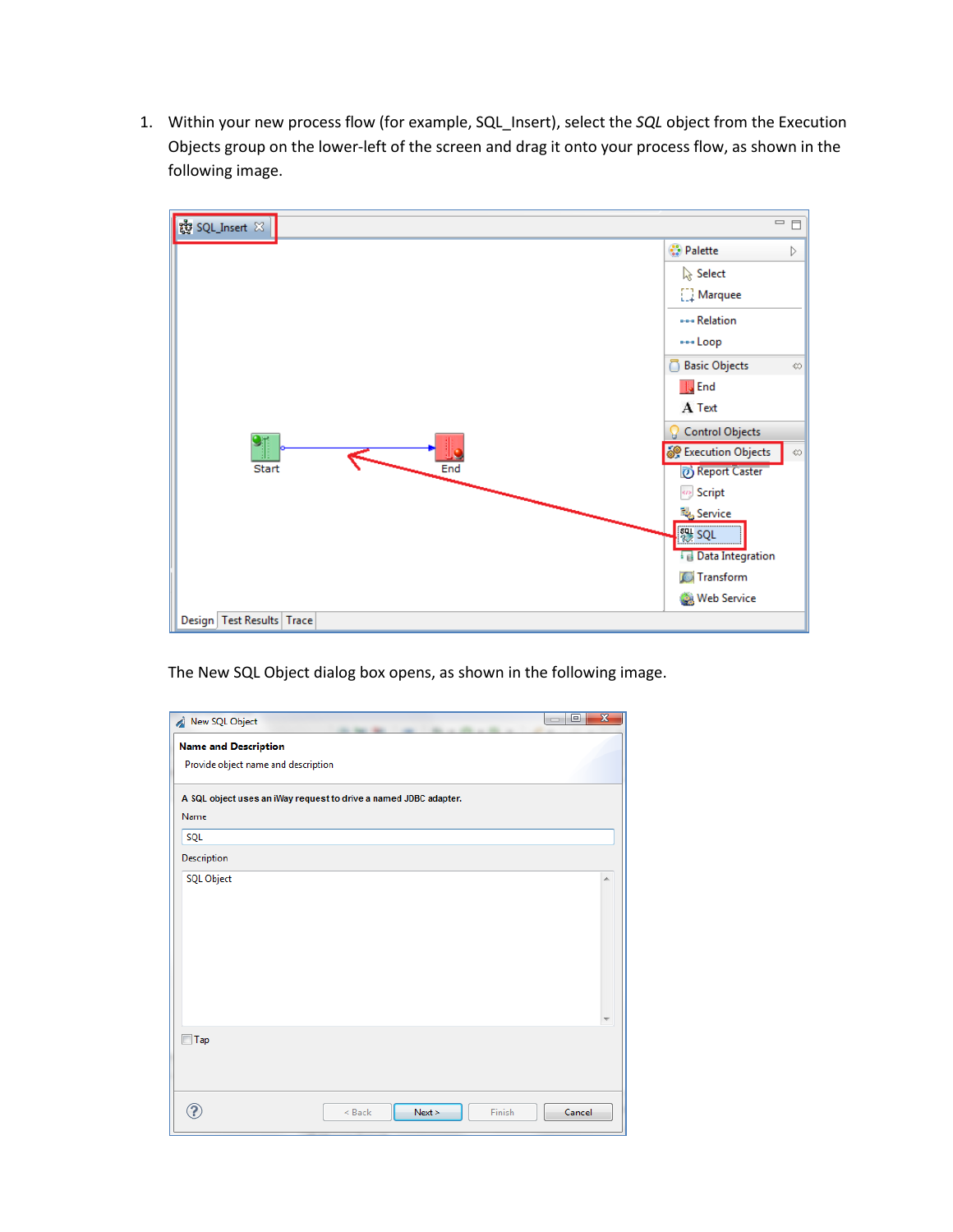- 2. Provide a name for the SQL object and then click *Next*.
- 3. Select the connection profile you created earlier and then click *Next*.

**Note:** You can edit the connection URL as required.

4. Select the database you want to use and then click *SQL Builder*, as shown in the following image.

|           | Connection Profile: Csswxz2k3 SQL Server |  |
|-----------|------------------------------------------|--|
| Database: | CenturySales                             |  |
|           | SQL Builder                              |  |

5. Right-click *SELECT Statement* in the right pane of the SQL Builder and then select *Change Statement Type* from the context menu, as shown in the following image.



The Change SQL Statement Type dialog box opens, as shown in the following image.

6. From the Statement type drop-down list, select *INSERT*, as shown in the following image.

| Change SQL Statement Type                                                                                 |
|-----------------------------------------------------------------------------------------------------------|
| Changing the SQL Statement Type will cause the current statement to be replaced by a new empty statement. |
| Statement type                                                                                            |
| <b>INSERT</b>                                                                                             |
| <b>SELECT</b>                                                                                             |
| <b>INSERT</b>                                                                                             |
| <b>UPDATE</b>                                                                                             |
| <b>DELETE</b>                                                                                             |

- 7. Click *OK*.
- 8. Right-click in the "To add a table…" area and select *Add Table...*, as shown in the following image.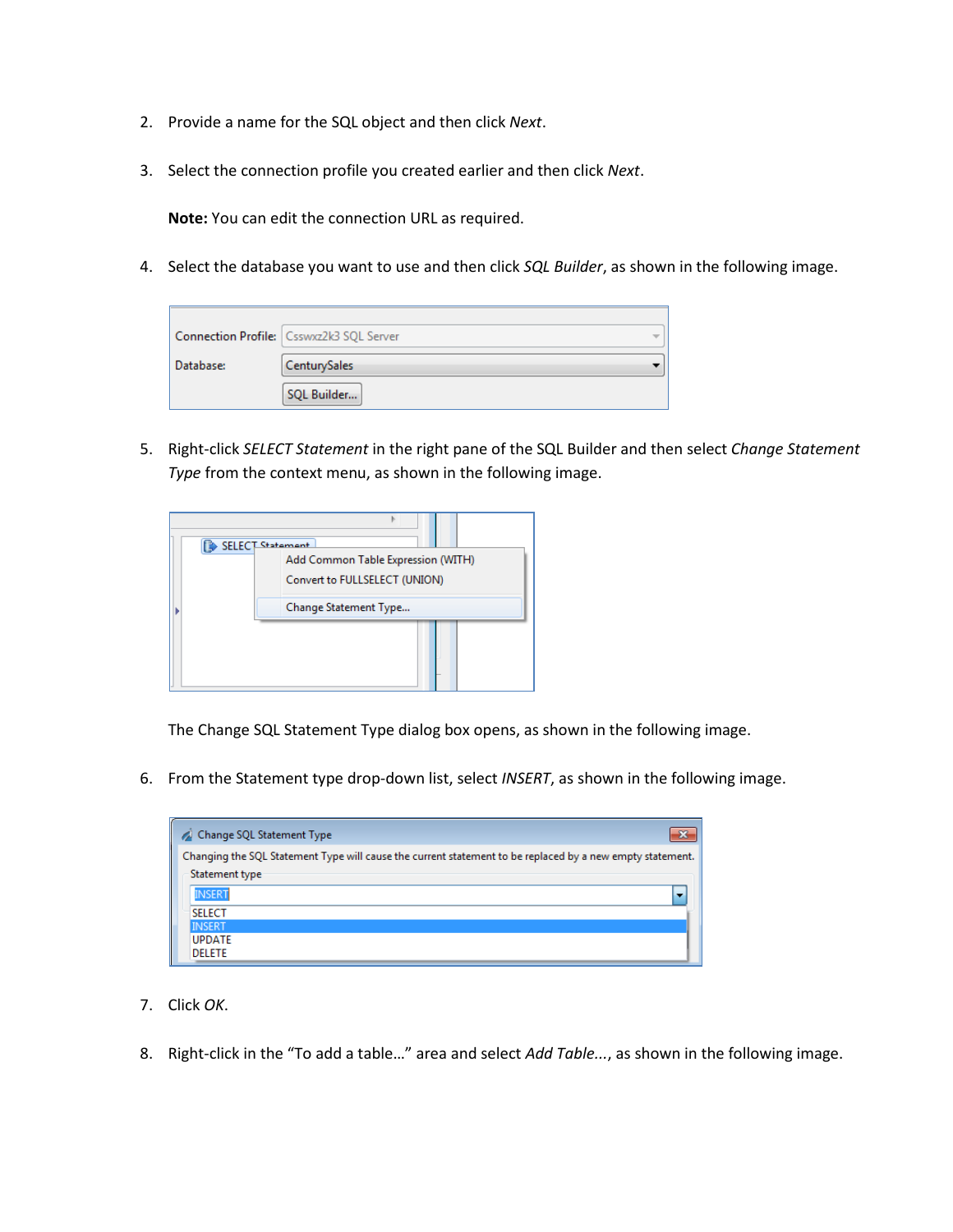| To add a table, right-click in this pane and use the pop-up menu. |  |
|-------------------------------------------------------------------|--|
| Add Table                                                         |  |
|                                                                   |  |

The Add Table dialog box opens, as shown in the following image.



9. Select the *owner(schema).table* from the list and click *OK*.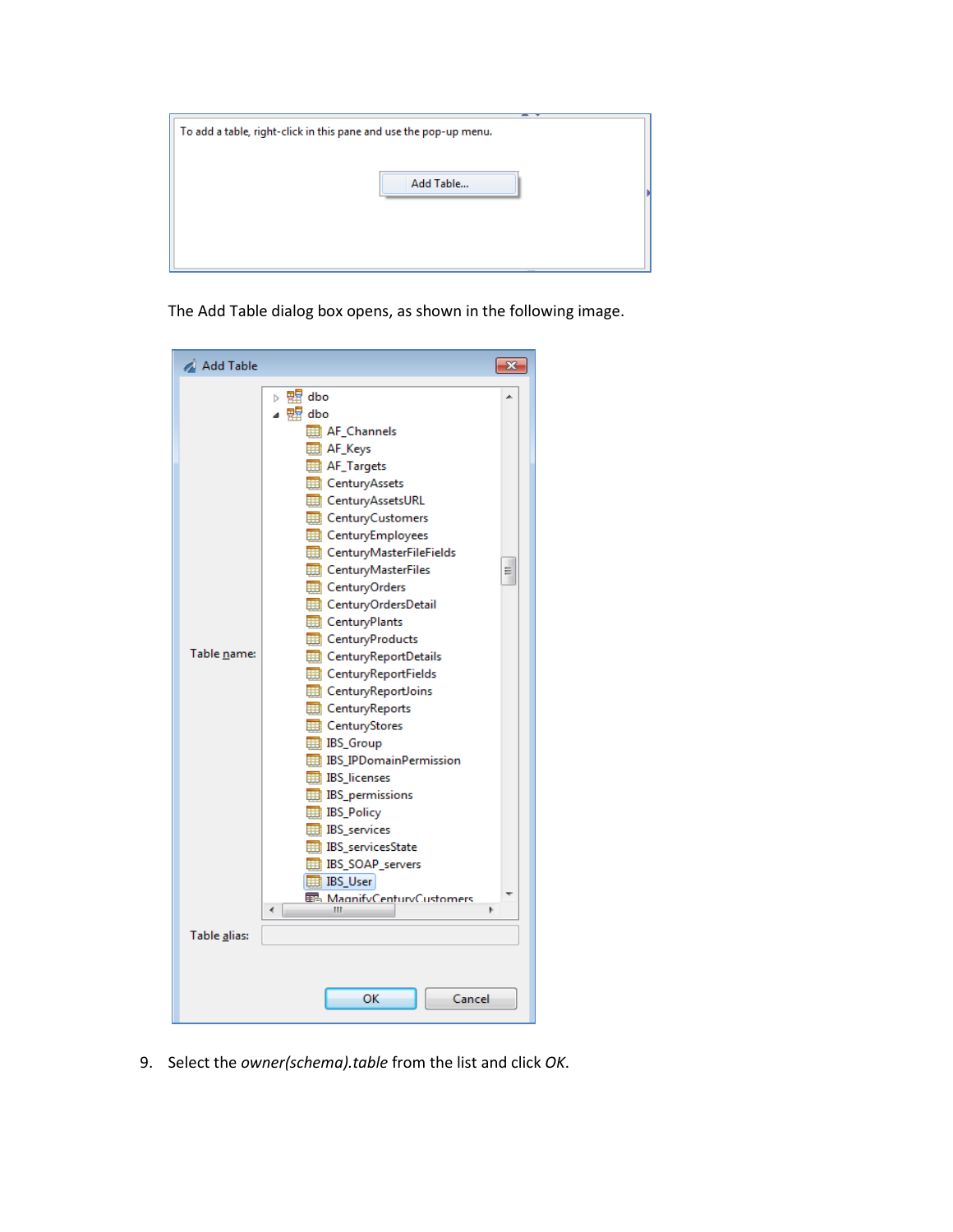10. Select all of the columns you want to use in your INSERT statement, as shown in the following image.



11. Edit the column Values by changing them to a column name with a question mark (?) prefix, as shown in the following image.

| ?user_name<br>?user_password |
|------------------------------|
|                              |
|                              |
| ?user description            |
|                              |
|                              |

**Note:** The Value minus the question mark must match a register in *User Properties*, which you have not yet created.

- 12. Click *OK*.
- 13. Verify that your SQL statement resembles the version that is shown in the following image.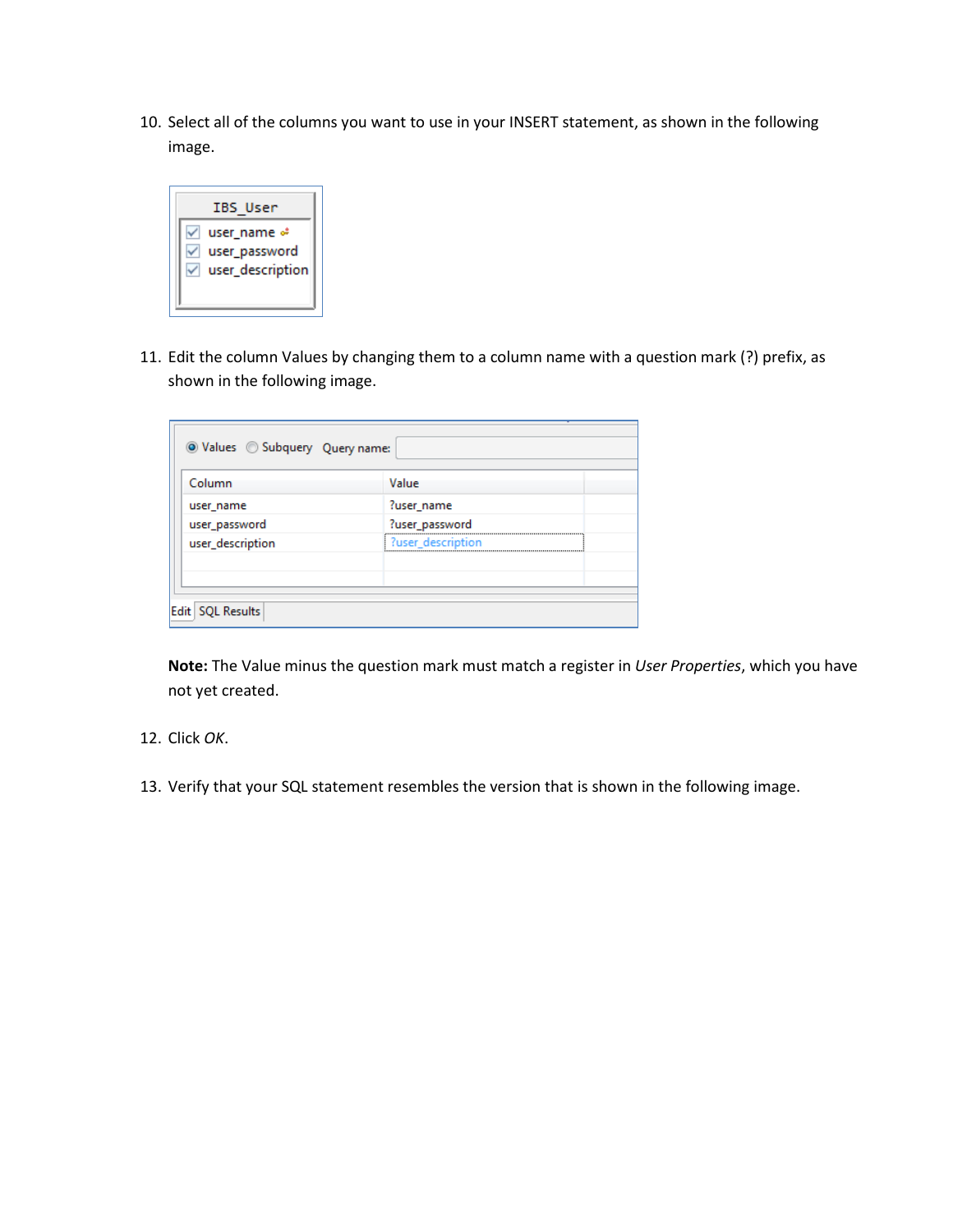| New SQL Object                                                                                                                                  | $\Sigma$<br>回<br>$\Box$                |  |  |  |  |  |
|-------------------------------------------------------------------------------------------------------------------------------------------------|----------------------------------------|--|--|--|--|--|
| <b>SQL Statement</b>                                                                                                                            |                                        |  |  |  |  |  |
| Enter the body of the SQL statement. The body can be actual text, a XPATH, or a<br><b>Special Register</b>                                      |                                        |  |  |  |  |  |
| INSERT INTO "dbo"."IBS_User" ("user_name", "user_password", "user_description")<br>À.<br>VALUES (?user_name, ?user_password, ?user_description) |                                        |  |  |  |  |  |
|                                                                                                                                                 |                                        |  |  |  |  |  |
|                                                                                                                                                 |                                        |  |  |  |  |  |
| <b>Connection Profile:</b>                                                                                                                      | Csswxz2k3 SQL Server                   |  |  |  |  |  |
| Database:                                                                                                                                       | CenturySales                           |  |  |  |  |  |
|                                                                                                                                                 | SQL Builder                            |  |  |  |  |  |
|                                                                                                                                                 |                                        |  |  |  |  |  |
|                                                                                                                                                 |                                        |  |  |  |  |  |
|                                                                                                                                                 | $<$ Back<br>Finish<br>Cancel<br>Next > |  |  |  |  |  |

14. Click *Next*.

The Object Properties pane opens, as shown in the following image.

| New SQL Object<br>$\Sigma$<br>同<br>$\Box$ |                                                                                                                                                                                                                                                                                                  |  |  |  |  |  |
|-------------------------------------------|--------------------------------------------------------------------------------------------------------------------------------------------------------------------------------------------------------------------------------------------------------------------------------------------------|--|--|--|--|--|
| <b>Object Properties</b>                  |                                                                                                                                                                                                                                                                                                  |  |  |  |  |  |
| Provide object properties                 |                                                                                                                                                                                                                                                                                                  |  |  |  |  |  |
|                                           |                                                                                                                                                                                                                                                                                                  |  |  |  |  |  |
| Use JNDI                                  | row                                                                                                                                                                                                                                                                                              |  |  |  |  |  |
|                                           | If true, get a connection from a data source accessed via JNDI. Otherwise, connect<br>directly using JDBC Driver Manager. When true the <i>Pool Connections</i><br>Ξ<br>configuration parameter should <strong> not</strong> be used, and pooling is<br>handled in the JNDI data source manager. |  |  |  |  |  |
|                                           | true<br>٠                                                                                                                                                                                                                                                                                        |  |  |  |  |  |
| <b>JNDI Name</b>                          | JNDI name for the requested data source. To use an iWay JDBC provider, specify<br>as jdbc/provider. Required if using JNDI.                                                                                                                                                                      |  |  |  |  |  |
|                                           | jdbc/CentSales<br>┯                                                                                                                                                                                                                                                                              |  |  |  |  |  |
| <b>JNDI Factory</b>                       | JNDI initial context factory class. Leave blank for default.                                                                                                                                                                                                                                     |  |  |  |  |  |
|                                           | com.ibi.jndi.XDInitialContextFactory                                                                                                                                                                                                                                                             |  |  |  |  |  |
| Transaction<br><b>Isolation Level</b>     | Transaction isolation level to be set if possible                                                                                                                                                                                                                                                |  |  |  |  |  |
|                                           |                                                                                                                                                                                                                                                                                                  |  |  |  |  |  |
|                                           | Finish<br>Cancel<br>$<$ Back<br>Next                                                                                                                                                                                                                                                             |  |  |  |  |  |